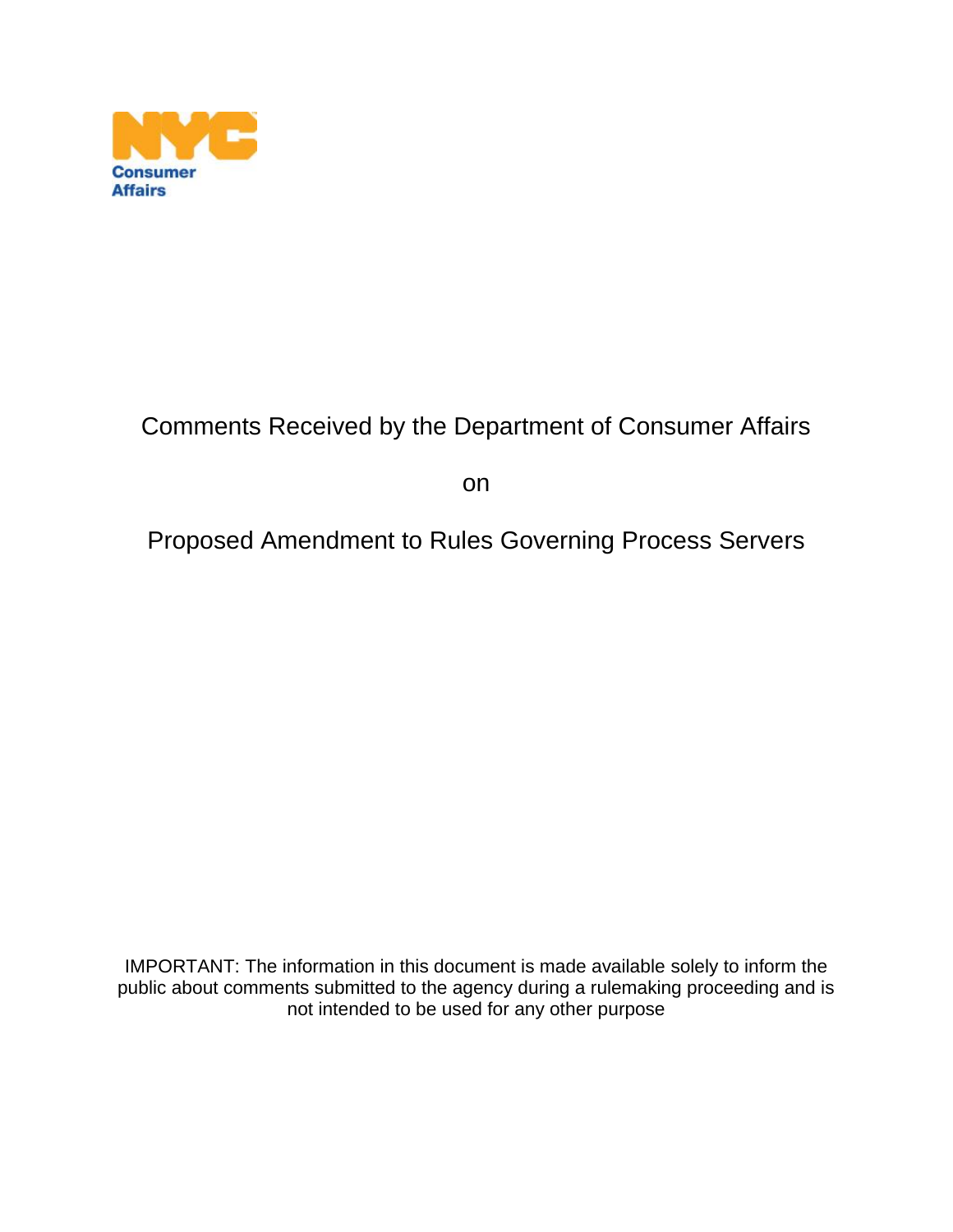NYSPPSA Position regarding the Log Book bill; currently in New York Assembly under the Committee on Economic Development, Job Creation, Commerce and Industry Bill #3939-A Amendment to General Business Law Section 89-cc

NYSPPSA is in favor of transparency with regards to the service of process. We are proud

of the work we do to insure preserve the integrity in process serving, to educate process servers and to insure due process to consumers.

To attract better candidates to this fields and keep up with emerging technology we have been working to get NY State Assembly Bill A0 3579 passed. which amends General Business law 89A section 89cc as it relates to the handwritten logbook. It passed the Senate under So4977 (a copy is attached)

Prior to the enactment of additional record-keeping requirements by the City of New York, over 2000 process servers were licensed with the NYC Dept. of Consumer Affairs. Since 2011, there has been a steady decline in the number of process servers. Last year there were less than 700-800 listed on the DCA's roster. Audits of the logbook and the response to the Housing Crisis is expected to diminish the number of process servers willing to take on certain cases

Litigation in the city of New York grows each year. We believe the housing industry alone creates hundreds of thousands of cases that need to be served each month. That doesn't account for papers from the collection industry, the family and surrogates' courts, slip and fall cases, malpractice and a hundred others.

We know for a fact that process is often being served by people not licensed. Due to the shortage of servers in the city we believe a lot of unregulated people are serving process in the city every day. The rules that were put in place to protect consumers have in fact threatened the transparency of due process.

Considering the ever-changing and rapidly advancing technology, use of a logbook is archaic and burdensome. It is a relic of the past. It requires substantial additional work and time that would be better spent by the process server dealing with the many other aspects of effecting proper and sustainable service and maximizing efficiency, productivity and accountability. In addition to being outdated, the log book is repetitive, due to the strict service documentation guidelines that are in place in New York City.

The New York City DCA is a vigilant watchdog of New York City process servers, and failure to comply with record keeping requirements often results in dire and punitive consequences for the process server.

The DCA conducts audits of the logbook as well as the GPS records, and have been mandated by the city council to increase these audits.

It is our position that the logbook, unnecessarily doubling the burden on the process server and adding to the significant stress process serving as a job already, by its nature, entails.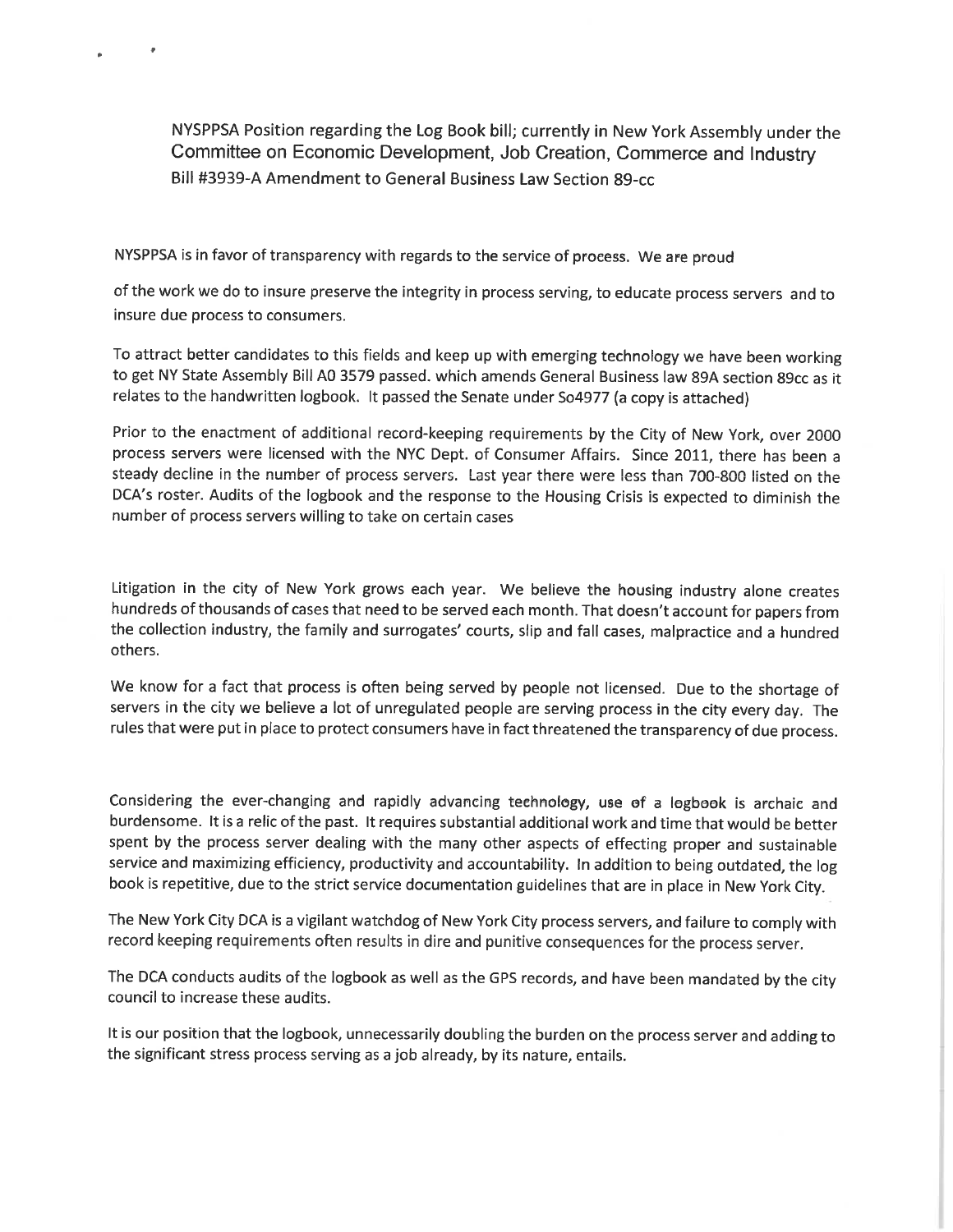• The required electronic documentation must bear a visible GPS tag, which confirms the location where the photo was taken, as well as the date and time the photo was snapped.

 $\mathbf{r}$ 

- The third-party vendor must retain the secured records and have the capacity to provide documentation of all attempts/serves made on each job and also within a certain time frame, in chronological order, just as the log book is required to do.
- The state law, requiring the log book, and the City law, requiring verifiable electronic verification, essentially have the same goal achieved by different means, and constitute unnecessary duplication of effort while serving no valuable purpose.

The log book provides an undocumented, written timeline of services and service attempts. There is no way to independently validate the information handwritten into a logbook. The records are often illegible. get lost, misplaced, fade and destroyed over time. Since original copies of them are required by the current law, the courts expect original copies of the logbook to be presented in a traverse hearing, requiring servers to duplicate the records by copying over their gps record.

In contrast, the third-party companies through which GPS documentation is handled and maintained can independently validate each date and time of attempt/service, should the service ever be questioned.

While this does not preclude a party from raising questions regarding the service, it does provide a solid method of verifying portions of the affidavit submitted relating to location, date and time which is far superior to a written logbook.

The majority of process servers are hard-working individuals. The typical process server starts his/her day around 5:00 a.m. and often works throughout the day into the late evening. In a typical day, a server will make between 25 and 40 attempts at different addresses.

In polling process servers who have left the business, the main reason cited is the unnecessary amount of recording that needs to be done. The exodus from the profession of process serving continues for this same reason. Process servers specifically name the log book as the most difficult, labor intensive and purposeless aspect of their job.

The requested change in the state law would serve to streamline process server record keeping requirements and make the job of process server more manageable, as well as more enticing to those considering entering the profession, without compromising accountability.

We have discussed this rule change with the office of court administration and while they cannot support a change, they are not against it.

Almost every profession in existence has been affected by emerging technology. Process serving is no exception. It is to the benefit of all who rely on process service to have methods to correctly document information substantiating the service. Technology emerges from needs in specific areas to improve efficiency and save time and effort. It seems ill-advised, now, to mandate an obsolete system of record keeping such as the process server logbook. It is superfluous and less reliable than the electronic documentation required by the New York City regulations.

We believe that the proposed bill will increase transparency, allow Agencies to have more be more efficient in auditing the gps record, and allow the industry to attract and educate more servers so the People of the city of New York are better served.

Couil Bagan Legislative Chaire<br>914-963-1944 Nysppsa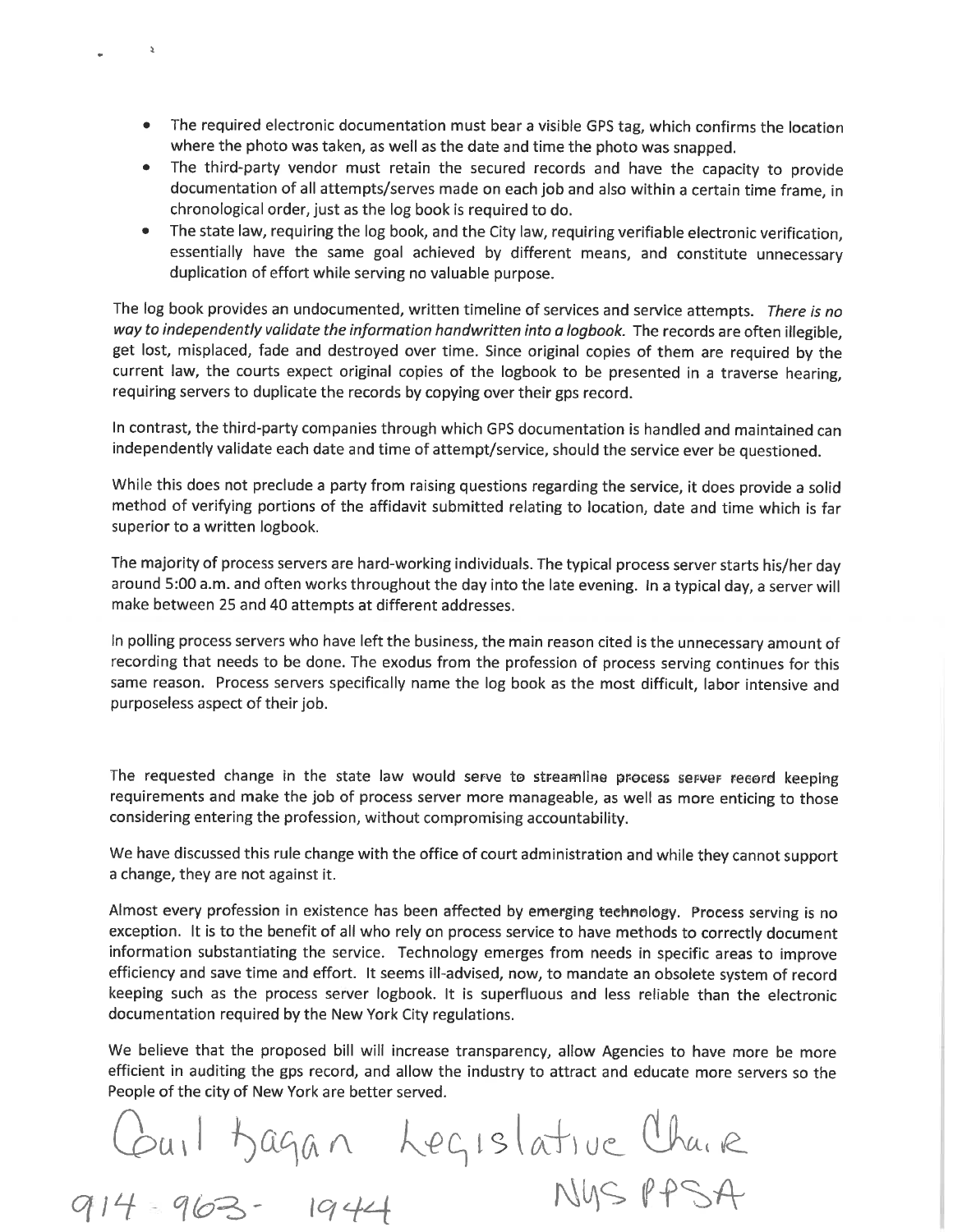### STATE OF NEW YORK

#### 4977

2019-2020 Regular Sessions

### IN SENATE

April 3, 2019  $\label{eq:3.1} \frac{1}{\sqrt{2\pi}\sqrt{2\pi}}\frac{1}{\sqrt{2\pi}}\frac{1}{\sqrt{2\pi}}\frac{1}{\sqrt{2\pi}}\frac{1}{\sqrt{2\pi}}\frac{1}{\sqrt{2\pi}}\frac{1}{\sqrt{2\pi}}\frac{1}{\sqrt{2\pi}}\frac{1}{\sqrt{2\pi}}\frac{1}{\sqrt{2\pi}}\frac{1}{\sqrt{2\pi}}\frac{1}{\sqrt{2\pi}}\frac{1}{\sqrt{2\pi}}\frac{1}{\sqrt{2\pi}}\frac{1}{\sqrt{2\pi}}\frac{1}{\sqrt{2\pi}}\frac{1}{\sqrt{2\pi}}\$ 

| Introduced by Sen. SKOUFIS -- read twice and ordered printed, and                      |
|----------------------------------------------------------------------------------------|
| when<br>printed to be committed to the Committee on Consumer Protection                |
| AN ACT to amend the general business law, in relation to process<br>server             |
| records                                                                                |
| The<br>People of the State of New York, represented in Senate and<br>Assem-            |
| bly, do enact as follows:                                                              |
| 1<br>Section 1. Subdivision 1 of section 89-cc of the general business<br>law,         |
| 2<br>as added by chapter 340 of the laws of 1986, is amended to<br>read<br>as          |
| follows:<br>3<br>4<br>1.<br>Each process server shall maintain a legible recerd of all |
| service<br>5.<br>made by him as prescribed in this section. [Such-records-chall be     |
| kept<br>6<br>in chronological order in a bound, paginated volume. Corrections          |
| 1n<br>7<br>records shall be made only by drawing a straight line through the           |
| inac-<br>8<br>curate entry and clearly printing the accurate information               |
| directly                                                                               |
| 9.<br>above the inaccurate entry. All other methods of correstion,<br>including        |
| 10<br>but not limited to erasing, opaquing, obliterating or redacting,                 |
| are                                                                                    |
| 11<br>prohibited. The process server shall preserve such record by                     |
| submitting                                                                             |
| 12<br>recorded entries to a third party contractor within<br>three days                |
| оf<br>13<br>service<br>or.                                                             |
| attempted service, provided, however<br>that<br>permissions                            |
| 14<br>pertaining to such data will be secured so<br>that<br>the<br>data<br>cannot      |
| pe<br>15<br>deleted<br>submission. Records<br>upon.<br>shall be reported in            |
| chronological                                                                          |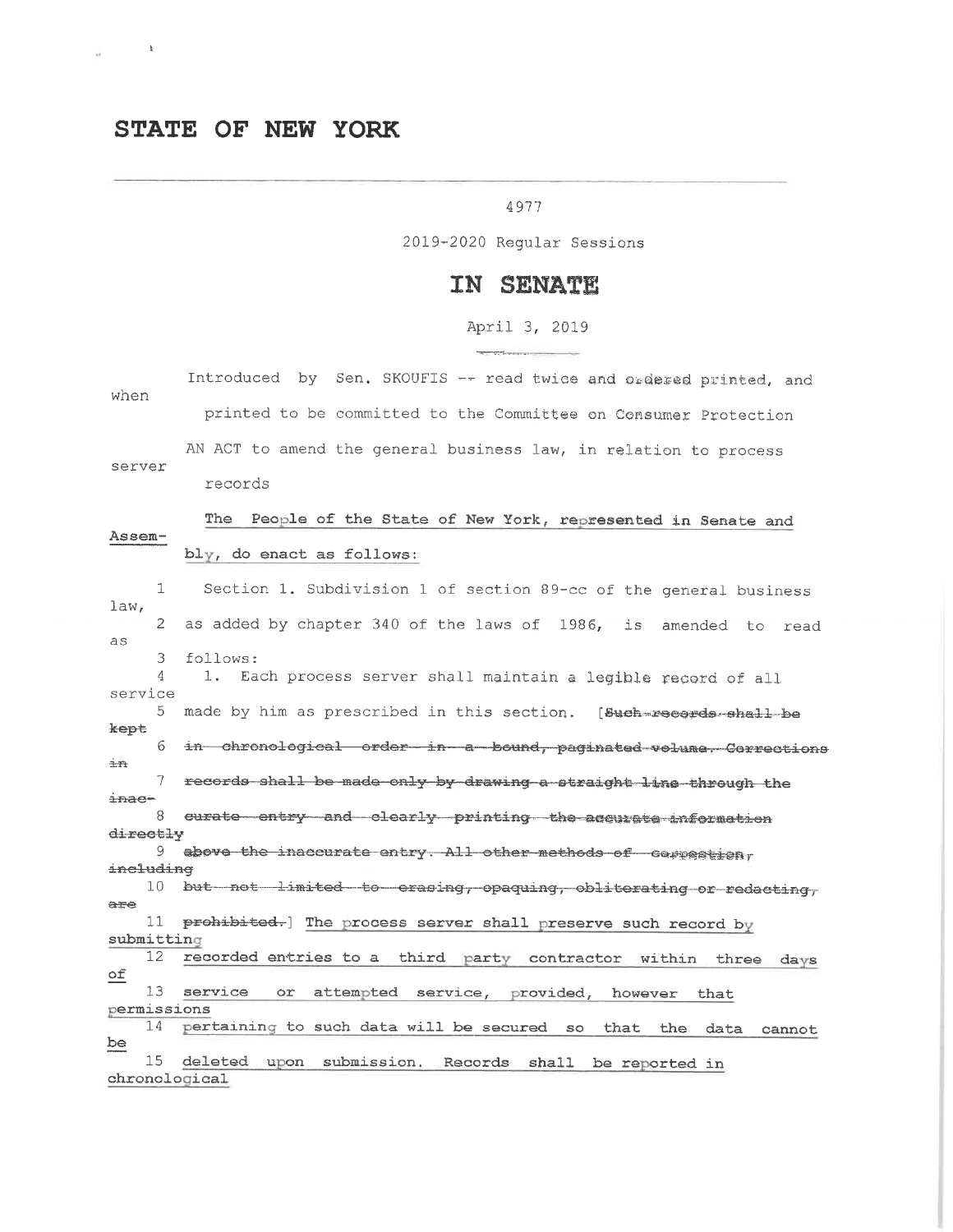16 order. It shall be unlawful for any process server to tamper with data  $17$ or properties of any electronic record kept pursuant to this section 18 after an image file is made by modifying, amending, deleting, rearranging or in any other way altering any such data or properties  $19$ including, 20 but not limited to, using a meta data scrubber or similar device  $\circ x$ 21 program. If a typographical error has occurred or if data contained in 22 the process server's record was accidentally omitted from the electronic  $23$ data entry, the third party contractor may make an amendment in which 24 the original record shall be identified by entering it in italics.  $A11$ 25 third party contractors must maintain a daily backup of all submitted EXPLANATION--Matter in italics (underscored) is new; matter in brackets [-] is old law to be omitted.  $LBD07774 01 - 9$  $S.4977$  $\boldsymbol{2}$ 1 data, and all data must be available for review upon request of any and  $\mathcal{L}$ all interested parties.  $\mathfrak{Z}$ § 2. This act shall take effect on the thirtieth day after it shall 4 have become a law.

 $\frac{1}{\sqrt{2}}\left(1-\frac{1}{2}\right)$  ,  $\frac{1}{\sqrt{2}}\left(1-\frac{1}{2}\right)$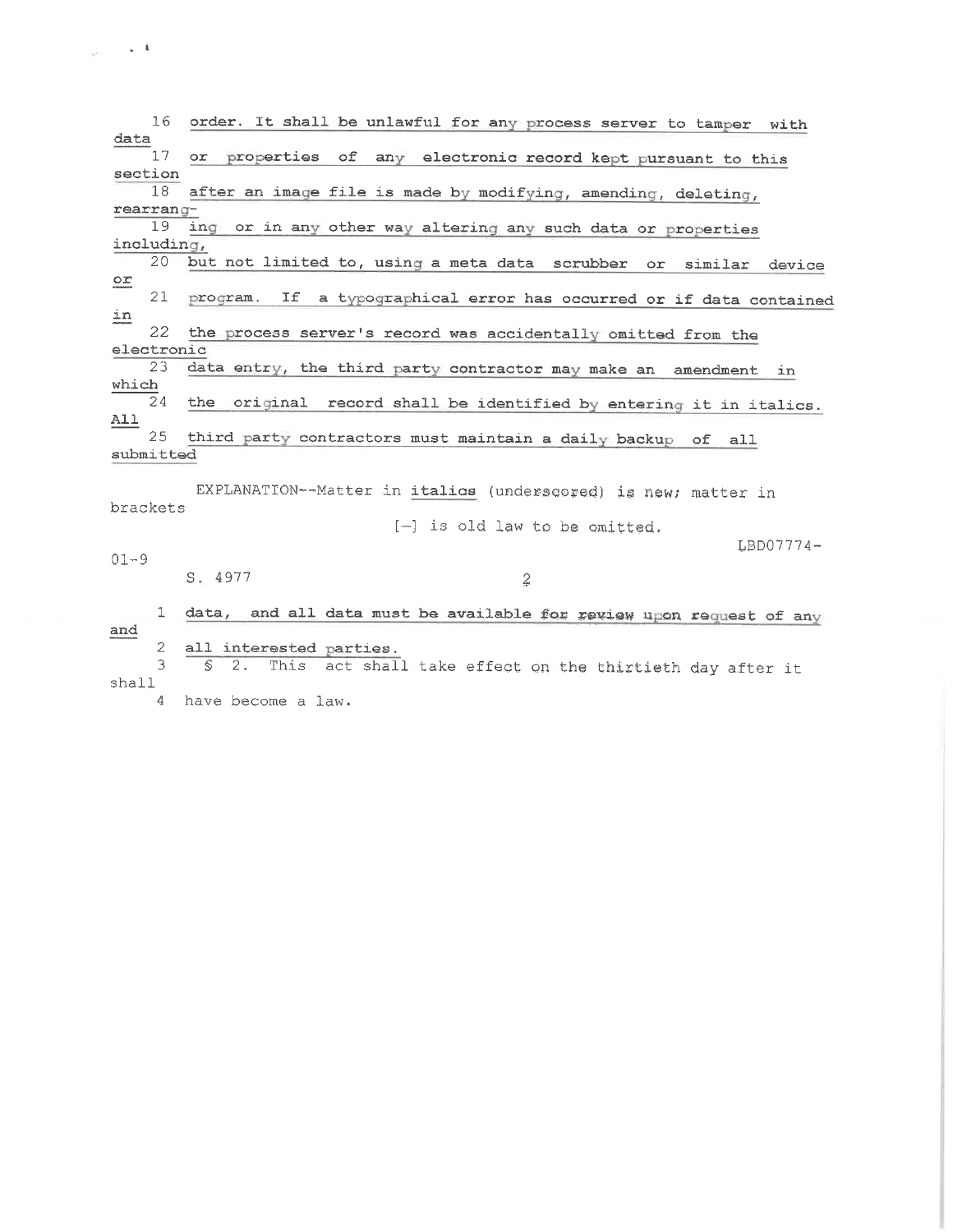Good afternoon Mr. Ortiz,

Unfortunately due to an illness, I was unable to attend the open hearing this morning that took place wherein the Proposed Rule Changes for Process Servers were presented.

Before I express my concerns about the changes, please understand that I am not an individual that is against licensing, and I express my concerns as I've been working in this industry continuously for 33 years.

#### 2-239 Use of Email & 2-240 Audits

There is not guarantee that an individual's anti virus or spam software will not quarantine and e-mail with attachments.

 $\bullet$  Solution/proposal – The City has recently created the portal for the purpose of reporting data to them. Not only should an email be used, but a message to the individual server be uploaded to the portal. With this, the time to respond should be at least 30 days. If there is no acknowledgement of receipt within thirty days, a notice should be required to be sent via the United States Post Office alerting them that they have not responded and giving them a specific date to cure same. If someone has just ignored the e-mail, portal and mail request, then the fine should be enforced, but you cannot fine someone based on cyberspace.

#2 Process Servers do not generally file affidavits of service. In the age of e-filing, many clients have opted to file their own affidavits, to save the expense of third party filing same. In addition, affidavits filed with the Federal Court are not accessible to the public, and the attorneys that file same, do not provide the agency or the individual server with same. For many cases, it is not even a statutory requirement to file all affidavits of service. Then we have the issue with several Civil Courts wherein they will not stamp or acknowledge the filing of affidavits. Providing affidavits seems to be redundant and an overload for anyone auditing the affidavits, as the process servers GPS records that are maintained by the third-party has all of the same information that is reflected on the affidavit of service.

#3 As far as the GPS records go, is the department looking for a certification from the third-party, or just a print out that the server can obtain from his/her own personal account? Certification of the records are not in control of the server, and may not be able to be ascertained within the time frame specified by the Department. The server should not be held liable as to the production of the documents from a DCA approved third-party, unless of course he/she is negligent in requesting same.

#4 The proposed language is very vague, as the City does not have jurisdiction for services that are made outside the City of New York. I feel for clarity the language needs to be changed to "concerning process served or attempted within the City of New York, and any result of such